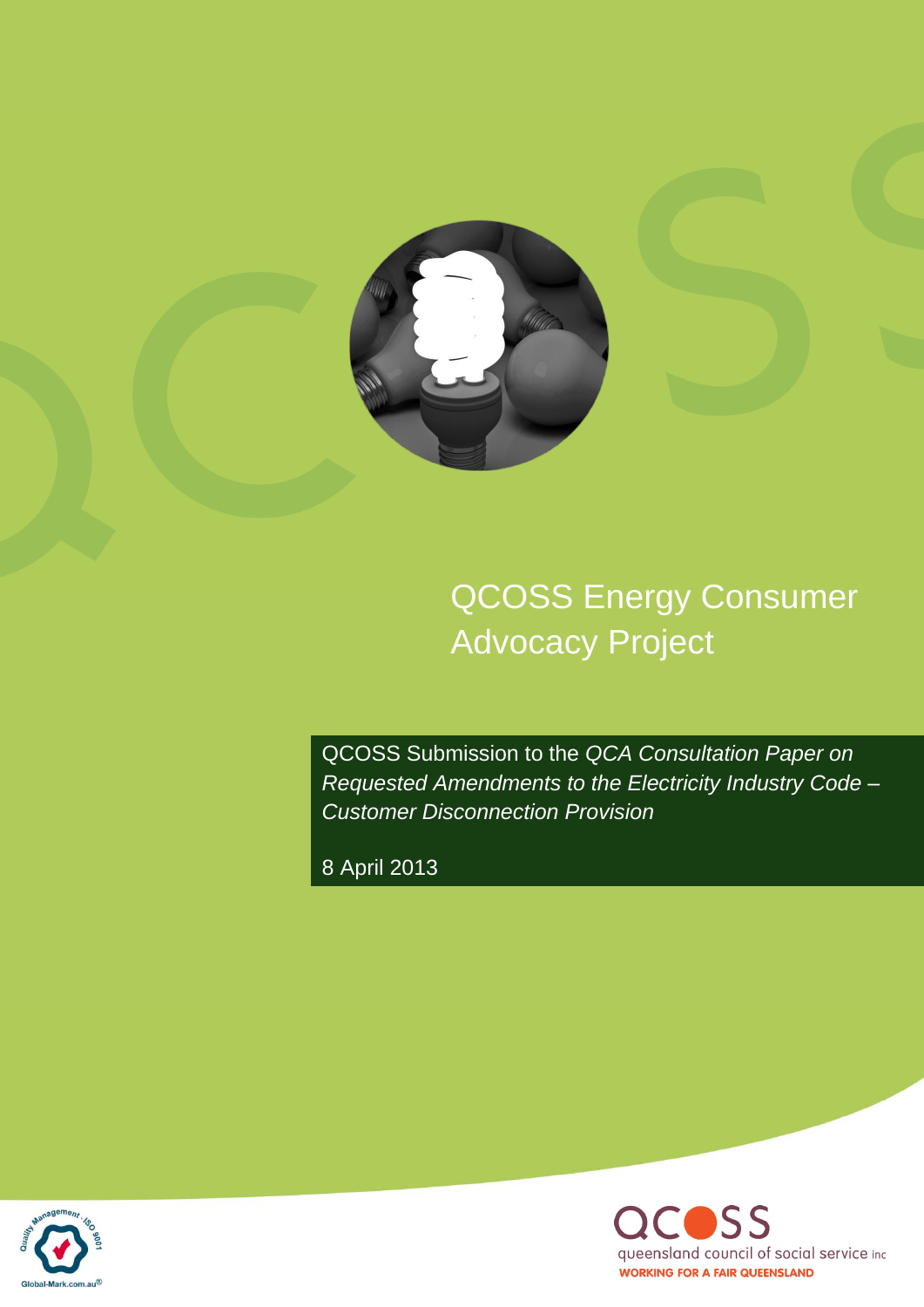## **About us**

The Queensland Council of Social Service (QCOSS) is Queensland's peak representative body for the community services industry. The organisation represents approximately 600 member organisations working across Queensland in a broad range of portfolios. We support organisations in working to address the causes of poverty and disadvantage. A key part of this role is our engagement with the State Government to secure the best outcomes for QCOSS members and support the needs of vulnerable Queenslanders.

QCOSS has been funded by the Department of Energy and Water Supply and Department of Justice and the Attorney-General for an energy consumer advocacy project in Queensland. The purpose of this project is to advocate on behalf of Queensland consumers and particularly vulnerable and low-income households in relation to energy.

## **Comments**

QCOSS notes the Queensland Competition Authority (QCA) has released a *Consultation Paper on Requested Amendments to the Electricity Industry Code – Customer Disconnection Provisions* in line with amendments proposed by Energex. The basis of this paper is to seek views on Energex's proposal to formally recognise the use of the Main Switch Seal (MSS) as an accepted method for disconnecting electricity supply to a premises when required due to nonpayment or when a resident moves out of the property. We would like to provide the following brief comments to support Energex's proposal.

It is our understanding that the majority of apartment buildings built prior to 2005 do not have a unique primary fuse or switchboard disconnection link supplying electricity to individual units. This means that when one unit's electricity supply is required to be disconnected (either due to non-payment or when a resident moves out), the supply to the entire apartment block must be interrupted in order to safely disconnect the individual premises. The interruption is then repeated when the premises is later reconnected.

This not only inconveniences other apartment residents, but it requires a specialised electrical technician to conduct a visual safety inspection before reconnecting the property. This means the customer that wishes to reconnect the same property must make themselves available at home (for a five hour appointment window according to Energex's requirements) in order to allow the electrical technician access to their home. This may require residents to take time off work (which may not always be covered by paid leave) or incur other expenses to be present for the inspection. Residents most affected by this are likely to be low-income consumers employed in casual or shift work who may have to delay connection to electricity if they are unable to take time off work or cannot afford unpaid leave. As disconnection for non-payment is an indicator of financial hardship, residents who have been disconnected for non-payment are even less likely to be in a position to sacrifice paid employment to be at home for this period of time.